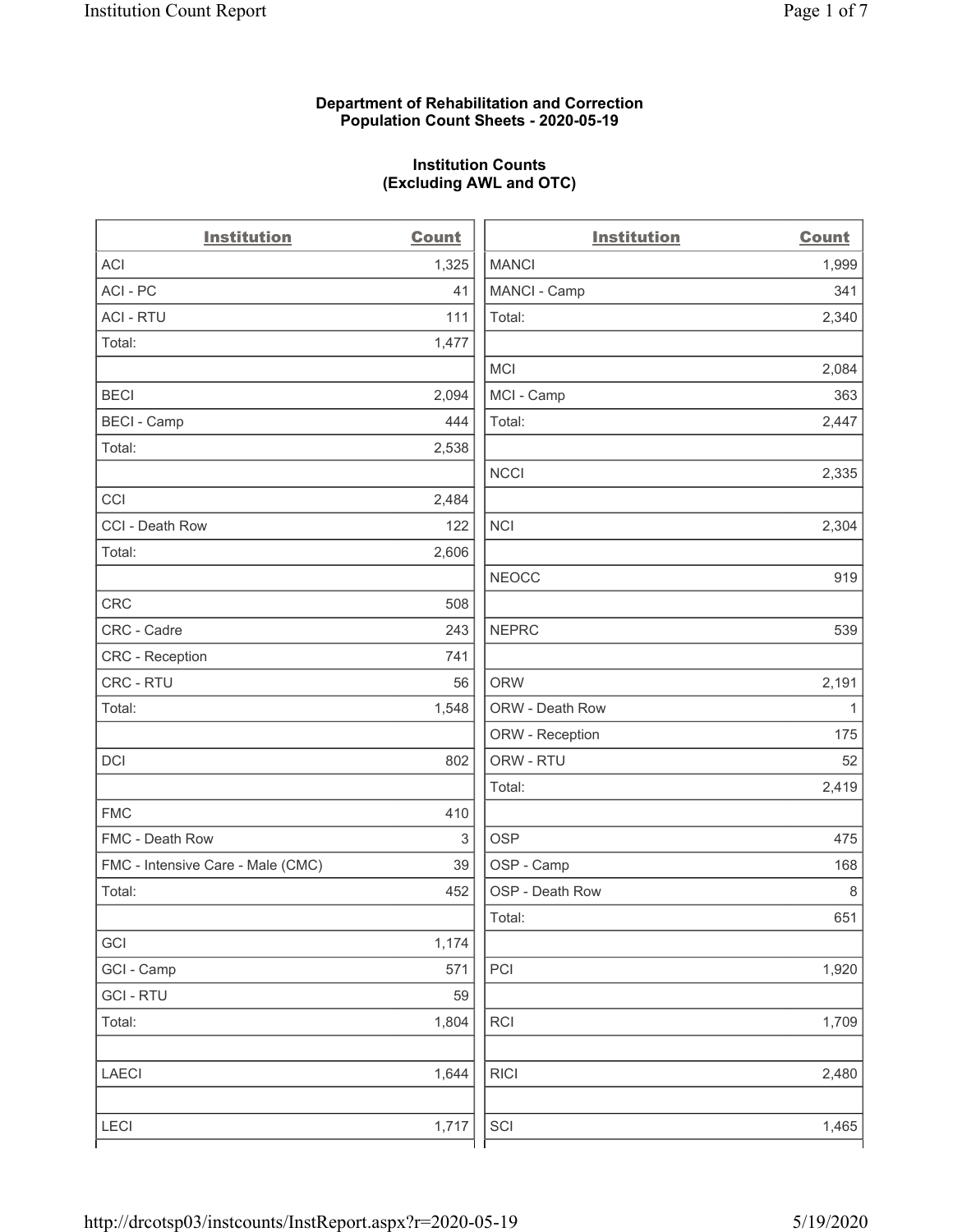| LECI - Camp              | 165   |             |                                    |
|--------------------------|-------|-------------|------------------------------------|
| Total:                   | 1,882 | <b>SOCF</b> | 1,201                              |
|                          |       |             |                                    |
| LOCI                     | 2,186 | <b>TCI</b>  | 1,025                              |
|                          |       | TCI - Camp  | 367                                |
| <b>LORCI</b>             | 237   | Total:      | 1,392                              |
| LORCI - Cadre            | 147   |             |                                    |
| <b>LORCI - Reception</b> | 1,167 | <b>TOCI</b> | 757                                |
| Total:                   | 1,551 | TOCI - PC   | 151                                |
|                          |       | Total:      | 908                                |
| <b>MACI</b>              | 957   |             |                                    |
| MACI - Minimum           | 1,162 | <b>WCI</b>  | 1,248                              |
| Total:                   | 2,119 | WCI - RTU   | 32                                 |
|                          |       | Total:      | 1,280                              |
|                          |       |             |                                    |
|                          |       |             | 46,918<br><b>Total Population:</b> |

\* The Total Population includes 30 Offenders with Reason Codes 30 & 31. \*\* The Total Population includes 36 Offenders with Reason Code 0A.

# **Male Population by Security Level (Include AWL and Exclude OTC)**

| <b>Security Level</b>  |                   | <b>Body</b> | <b>AWL</b> | $(-OTC)$ | <b>Total</b> |
|------------------------|-------------------|-------------|------------|----------|--------------|
| <b>Total Level E</b>   |                   | 961         | 3          | 3        | 961          |
| Total Level 4          |                   | 1,590       | 8          |          | 1,591        |
| Total Level 3          |                   | 9,691       | 78         | 72       | 9,697        |
| Total Level 2          |                   | 16,220      | 100        | 67       | 16,253       |
| Total Level 1          |                   | 14,483      | 96         | 37       | 14,542       |
| <b>Total Death Row</b> |                   | 137         | 0          | $\Omega$ | 137          |
|                        | <b>Total Male</b> | 43,082      | 285        | 186      | 43,181       |

# **Female Population by Institution (Include AWL and Exclude OTC)**

| <b>Institution</b> | <b>Body</b> | <b>AWL</b> | $(-OTC)$ | <b>Total</b> |
|--------------------|-------------|------------|----------|--------------|
| <b>DCI</b>         | 801         |            |          | 801          |
| <b>FMC</b>         | 5           | 0          | $\Omega$ | 5            |
| <b>NEPRC</b>       | 539         | 6          | 4        | 541          |
| <b>ORW</b>         | 2,191       | 12         | 10       | 2,193        |
| ORW - Death Row    |             | 0          | 0        |              |
| ORW - Reception    | 175         | 0          | 0        | 175          |
| ORW - RTU          | 52          | 0          | O        | 52           |
|                    |             |            |          |              |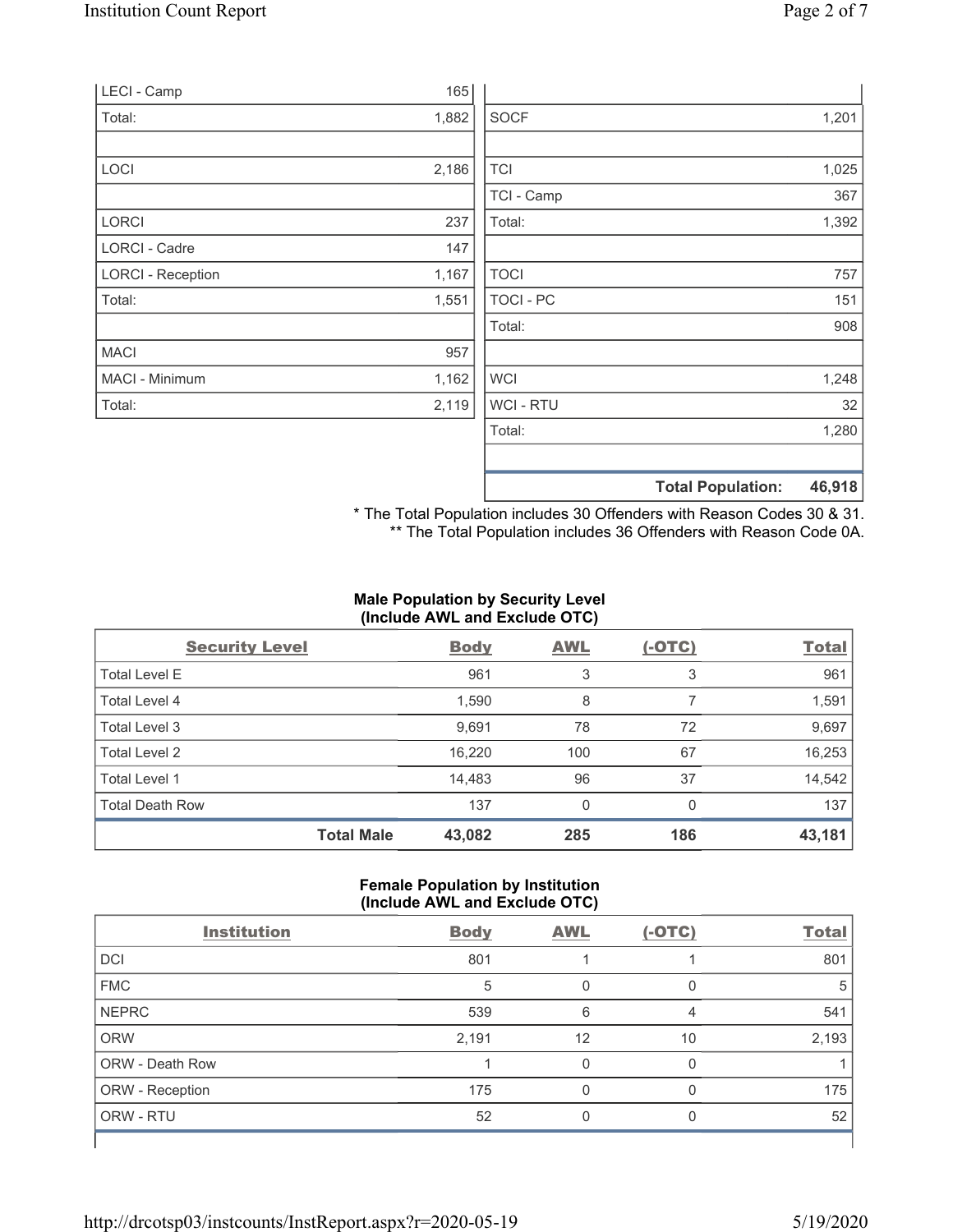| <b>Total Female</b>      | 3.764  | 19  | 15  | 768    |
|--------------------------|--------|-----|-----|--------|
|                          |        |     |     |        |
| <b>Total Population:</b> | 46,846 | 304 | 201 | 46,949 |

# **Male Population by Institution: Security Level 5 and E (Include AWL and Exclude OTC)**

| <b>Institution</b>   | <b>Body</b>               | <b>AWL</b>          | $(-OTC)$            | <b>Total</b>              |
|----------------------|---------------------------|---------------------|---------------------|---------------------------|
| ACI                  | 1                         | $\mathsf{O}\xspace$ | $\boldsymbol{0}$    | 1                         |
| ${\sf CRC}$          | $\overline{2}$            | $\mathsf{O}\xspace$ | $\mathsf{O}\xspace$ | $\overline{2}$            |
| CRC - Reception      | $\overline{2}$            | $\boldsymbol{0}$    | $\mathbf 0$         | $\sqrt{2}$                |
| CRC - RTU            | $\ensuremath{\mathsf{3}}$ | $\mathsf{O}\xspace$ | $\boldsymbol{0}$    | $\ensuremath{\mathsf{3}}$ |
| <b>FMC</b>           | 1                         | $\mathsf{O}\xspace$ | 0                   | 1                         |
| LECI                 | 22                        | $\mathsf{O}\xspace$ | 0                   | 22                        |
| <b>MACI</b>          | 13                        | 1                   | 1                   | 13                        |
| <b>MANCI</b>         | 17                        | $\boldsymbol{0}$    | 0                   | 17                        |
| <b>NEOCC</b>         | 24                        | $\mathbf 0$         | $\mathbf 0$         | 24                        |
| <b>OSP</b>           | 288                       | $\mathbf{1}$        | 1                   | 288                       |
| RCI                  | 19                        | $\mathsf{O}\xspace$ | $\mathbf 0$         | 19                        |
| <b>RICI</b>          | $\overline{2}$            | $\mathsf{O}\xspace$ | $\mathbf 0$         | $\overline{2}$            |
| SOCF                 | 424                       | $\mathbf{1}$        | 1                   | 424                       |
| <b>TCI</b>           | 5                         | $\mathsf{O}\xspace$ | 0                   | 5                         |
| <b>TOCI</b>          | 117                       | $\mathsf{O}\xspace$ | $\boldsymbol{0}$    | 117                       |
| <b>WCI</b>           | 17                        | $\boldsymbol{0}$    | $\mathsf{O}\xspace$ | 17                        |
| WCI - RTU            | $\overline{4}$            | $\boldsymbol{0}$    | 0                   | $\overline{4}$            |
| <b>Total Level 5</b> | 961                       | $\mathbf{3}$        | 3                   | 961                       |

#### **Male Population by Institution: Security Level 4 (Include AWL and Exclude OTC)**

| <b>Institution</b>                | <b>Body</b>    | <b>AWL</b> | $(-OTC)$      | <b>Total</b> |
|-----------------------------------|----------------|------------|---------------|--------------|
| ACI                               | 5              |            |               | 5            |
| <b>CRC</b>                        | 11             | 0          | 0             | 11           |
| CRC - Reception                   |                | 0          | 0             |              |
| CRC - RTU                         | 11             | O          | $\Omega$      | 11           |
| <b>FMC</b>                        | 3              |            | $\Omega$      |              |
| FMC - Intensive Care - Male (CMC) |                | U          | $\Omega$      |              |
| LOCI                              | $\Omega$       | 2          | $\mathcal{P}$ |              |
| <b>LORCI</b>                      | 11             |            | $\Omega$      | 11           |
| <b>LORCI - Cadre</b>              | $\overline{2}$ | $\Omega$   | $\Omega$      | 2            |
| <b>LORCI - Reception</b>          | 5              | 0          | 0             | 5            |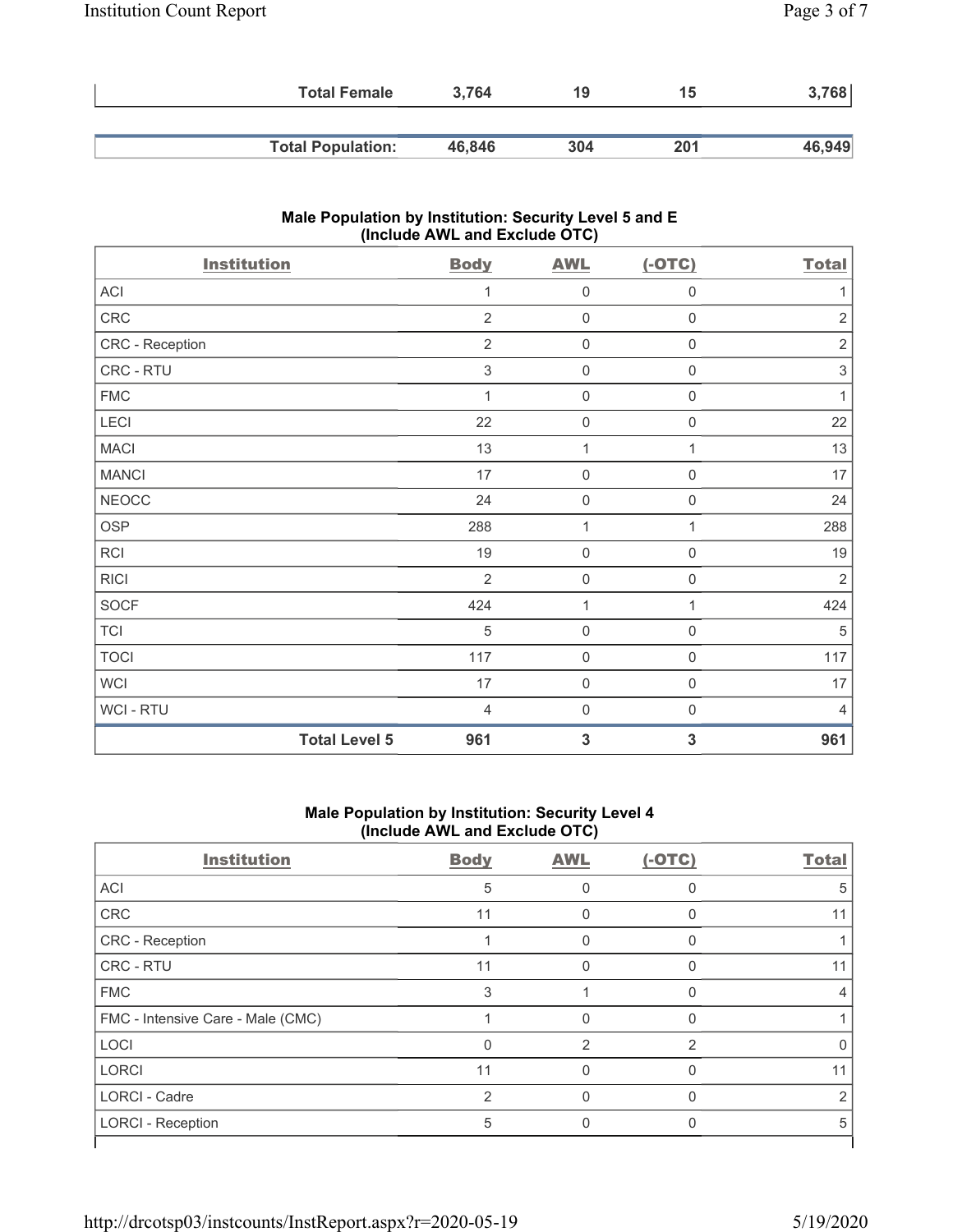| <b>MACI</b>    |                      | 18    |  | 18    |
|----------------|----------------------|-------|--|-------|
| <b>OSP</b>     |                      | 159   |  | 159   |
| SOCF           |                      | 724   |  | 724   |
| <b>TOCI</b>    |                      | 618   |  | 618   |
| TOCI - PC      |                      | 16    |  | 16    |
| <b>WCI</b>     |                      |       |  |       |
| <b>WCI-RTU</b> |                      | 4     |  | 4     |
|                | <b>Total Level 4</b> | 1,590 |  | 1,591 |

## **Male Population by Institution: Security Level 3 (Include AWL and Exclude OTC)**

| <b>Institution</b>                | <b>Body</b>    | <b>AWL</b>       | $(-OTC)$            | <b>Total</b>     |
|-----------------------------------|----------------|------------------|---------------------|------------------|
| ACI                               | 19             | $\mathbf 0$      | $\mathsf 0$         | 19               |
| ACI-PC                            | $\overline{7}$ | $\mathbf 0$      | $\mathsf 0$         | $\overline{7}$   |
| <b>BECI</b>                       | 14             | $\mathbf 0$      | $\mathsf{O}\xspace$ | 14               |
| CCI                               | 12             | $\mathbf 0$      | $\mathsf{O}\xspace$ | 12               |
| CRC                               | 236            | 10               | 10                  | 236              |
| CRC - Cadre                       | 13             | $\mathbf 0$      | $\mathbf 0$         | 13               |
| CRC - Reception                   | 98             | $\,8\,$          | $\,8\,$             | 98               |
| CRC - RTU                         | 40             | $\mathbf 0$      | $\mathsf{O}\xspace$ | 40               |
| <b>FMC</b>                        | 11             | $\mathbf{1}$     | $\mathsf{O}\xspace$ | 12               |
| FMC - Intensive Care - Male (CMC) | $\overline{c}$ | $\mathbf 0$      | $\mathsf{O}\xspace$ | $\sqrt{2}$       |
| GCI                               | $\overline{7}$ | $\mathbf 0$      | $\mathbf 0$         | $\boldsymbol{7}$ |
| <b>GCI-RTU</b>                    | $\mathbf{1}$   | $\mathbf 0$      | $\mathsf{O}\xspace$ | $\mathbf{1}$     |
| LAECI                             | 32             | $\mathbf{1}$     | $\mathbf{1}$        | 32               |
| LECI                              | 1,530          | $\mathbf 5$      | $\sqrt{5}$          | 1,530            |
| LOCI                              | 5              | $\mathbf 0$      | $\mathsf{O}\xspace$ | $\sqrt{5}$       |
| LORCI                             | 83             | 28               | 27                  | 84               |
| LORCI - Cadre                     | 10             | $\mathbf 0$      | $\mathsf{O}\xspace$ | 10               |
| <b>LORCI - Reception</b>          | 202            | $\sqrt{2}$       | $\mathbf{1}$        | 203              |
| <b>MACI</b>                       | 811            | $\sqrt{2}$       | $\overline{2}$      | 811              |
| <b>MANCI</b>                      | 1,836          | $\boldsymbol{7}$ | $\,6\,$             | 1,837            |
| MCI                               | 15             | $\mathbf 0$      | $\mathsf 0$         | 15               |
| <b>NCCI</b>                       | 33             | $\mathbf 0$      | $\mathsf{O}\xspace$ | 33               |
| <b>NCI</b>                        | 12             | $\mathbf 0$      | $\mathbf 0$         | 12               |
| <b>NEOCC</b>                      | 822            | $\sqrt{2}$       | $\mathbf{1}$        | 823              |
| <b>OSP</b>                        | 4              | $\mathbf 0$      | $\mathsf 0$         | $\overline{4}$   |
| PCI                               | 47             | $\mathbf 0$      | $\mathsf 0$         | 47               |
| <b>RCI</b>                        | 1,496          | $\overline{4}$   | $\overline{4}$      | 1,496            |
| <b>RICI</b>                       | 42             | $\mathbf 0$      | $\mathsf{O}\xspace$ | 42               |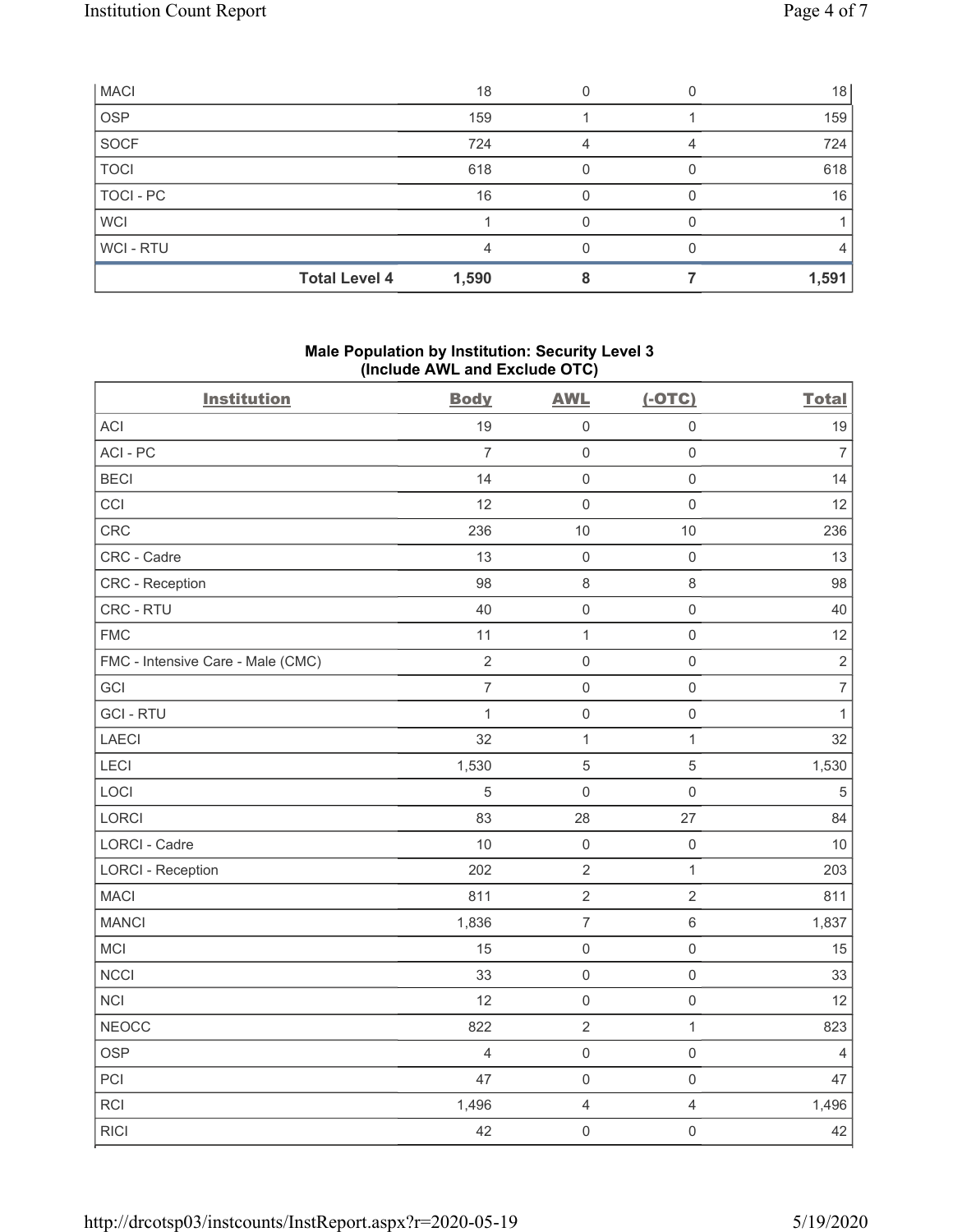| SCI         |                      | 22    |    |    | 22              |
|-------------|----------------------|-------|----|----|-----------------|
| SOCF        |                      | 53    |    |    | 53              |
| <b>TCI</b>  |                      | 904   | 3  |    | 904             |
| TCI - Camp  |                      |       | 0  |    |                 |
| <b>TOCI</b> |                      | 17    | 0  |    | 17 <sup>2</sup> |
| TOCI - PC   |                      | 79    | O  |    | 79              |
| <b>WCI</b>  |                      | 1,155 | 5  |    | 1,156           |
| WCI-RTU     |                      | 20    |    |    | 20              |
|             | <b>Total Level 3</b> | 9,691 | 78 | 72 | 9,697           |

### **Male Population by Institution: Security Level 2 (Include AWL and Exclude OTC)**

| <b>Institution</b>                | <b>Body</b>         | <b>AWL</b>          | $(-OTC)$            | <b>Total</b>   |
|-----------------------------------|---------------------|---------------------|---------------------|----------------|
| <b>ACI</b>                        | 729                 | $\mathbf{1}$        | $\mathsf{O}\xspace$ | 730            |
| ACI-PC                            | 24                  | $\mathbf 0$         | $\mathsf{O}\xspace$ | 24             |
| <b>ACI - RTU</b>                  | 90                  | $\mathsf{O}\xspace$ | $\mathsf 0$         | 90             |
| <b>BECI</b>                       | 1,413               | 14                  | $\,6\,$             | 1,421          |
| <b>BECI - Camp</b>                | $\overline{2}$      | $\mathsf{O}$        | $\mathsf{O}\xspace$ | $\overline{2}$ |
| CCI                               | 1,871               | $\boldsymbol{9}$    | $\overline{7}$      | 1,873          |
| CRC                               | 143                 | $\sqrt{5}$          | $\overline{5}$      | 143            |
| CRC - Cadre                       | 228                 | $\mathsf{O}\xspace$ | $\mathsf{O}\xspace$ | 228            |
| <b>CRC</b> - Reception            | 374                 | $\overline{4}$      | $\overline{4}$      | 374            |
| CRC - RTU                         | $\overline{2}$      | $\mathbf 0$         | $\mathsf{O}\xspace$ | $\sqrt{2}$     |
| CRC - Youth                       | $\mathsf{O}\xspace$ | $\overline{2}$      | $\overline{2}$      | $\,0\,$        |
| <b>DCI</b>                        | $\mathbf{1}$        | $\mathsf{O}\xspace$ | $\mathsf{O}\xspace$ | $\mathbf{1}$   |
| <b>FMC</b>                        | 15                  | $\sqrt{4}$          | $\mathsf{O}\xspace$ | 19             |
| FMC - Intensive Care - Male (CMC) | 10                  | $\mathsf{O}\xspace$ | $\mathsf 0$         | 10             |
| GCI                               | 465                 | $\mathbf 0$         | $\mathsf 0$         | 465            |
| <b>GCI-RTU</b>                    | 44                  | $\mathbf 0$         | $\mathsf 0$         | 44             |
| <b>LAECI</b>                      | 1,041               | $\,8\,$             | $\,8\,$             | 1,041          |
| LECI                              | 156                 | $\mathsf{O}\xspace$ | $\mathsf 0$         | 156            |
| LOCI                              | 1,313               | $\mathbf 5$         | $\overline{4}$      | 1,314          |
| LORCI                             | 90                  | $\overline{4}$      | $\overline{4}$      | 90             |
| <b>LORCI - Cadre</b>              | 130                 | $\mathsf 0$         | $\mathsf 0$         | 130            |
| <b>LORCI - Reception</b>          | 408                 | $\mathsf 0$         | $\mathsf{O}\xspace$ | 408            |
| <b>MACI</b>                       | 115                 | $\overline{2}$      | $\overline{2}$      | 115            |
| <b>MANCI</b>                      | 111                 | $\mathbf 1$         | $\mathbf{1}$        | 111            |
| MCI                               | 1,561               | $\,6\,$             | $\mathbf{1}$        | 1,566          |
| MCI - Camp                        | $\mathbf{1}$        | $\mathbf 0$         | $\mathsf 0$         | $\mathbf{1}$   |
| <b>NCCI</b>                       | 1,028               | $\mathbf 5$         | $\sqrt{4}$          | 1,029          |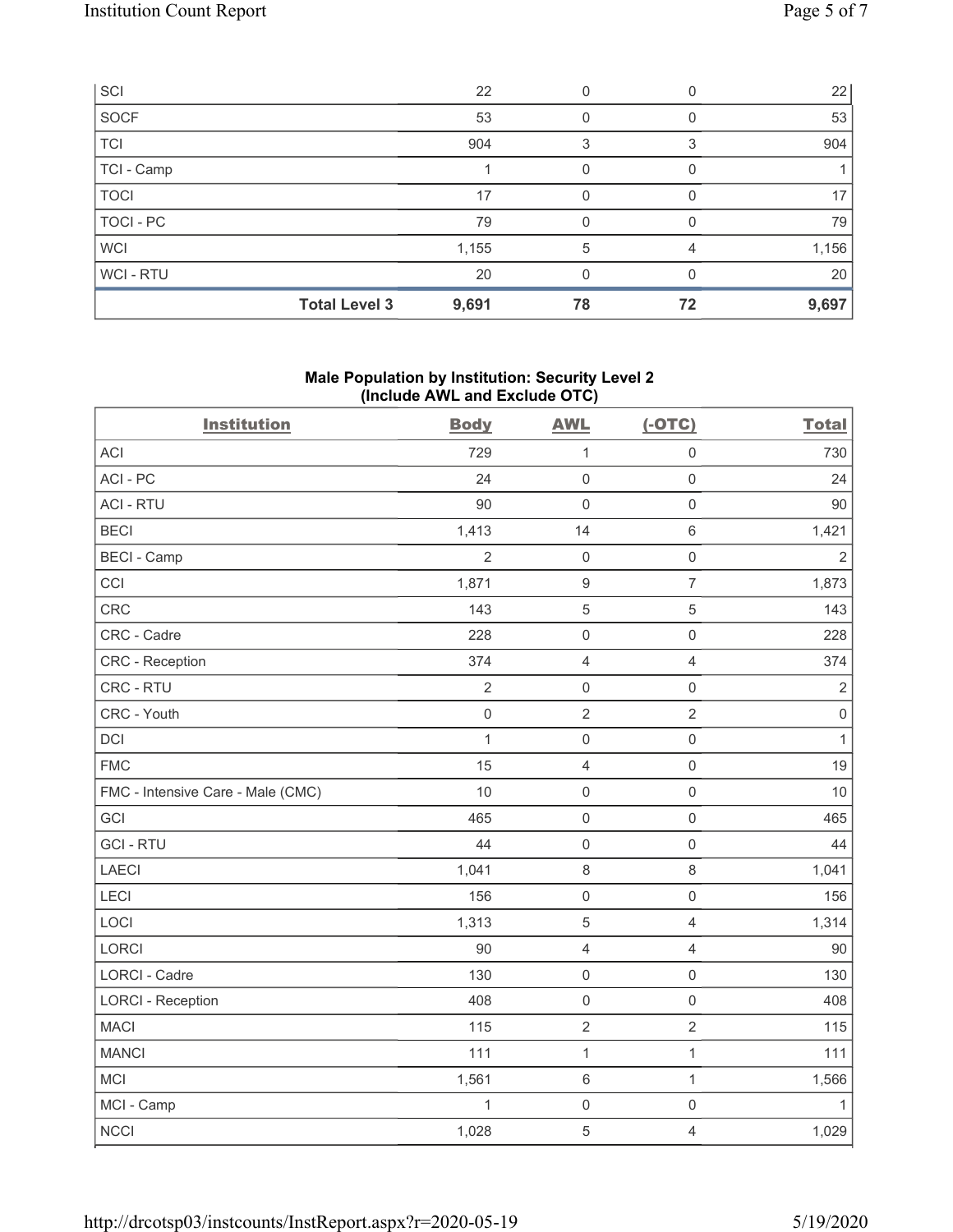|              | <b>Total Level 2</b> | 16,220 | 100         | 67             | 16,253 |
|--------------|----------------------|--------|-------------|----------------|--------|
| <b>WCI</b>   |                      | 75     | 0           |                | 75     |
| TOCI - PC    |                      | 55     | $\mathbf 0$ | $\Omega$       | 55     |
| <b>TOCI</b>  |                      | 5      |             |                | 6      |
| <b>TCI</b>   |                      | 55     | 0           | O              | 55     |
| SCI          |                      | 1,024  | 9           | 8              | 1,025  |
| <b>RICI</b>  |                      | 1,268  | 8           | 7              | 1,269  |
| <b>RCI</b>   |                      | 194    |             |                | 194    |
| PCI          |                      | 803    | 6           |                | 808    |
| <b>NEOCC</b> |                      | 73     | 0           | 0              | 73     |
| <b>NCI</b>   |                      | 1,303  | 5           | $\overline{2}$ | 1,306  |

### **Male Population by Institution: Security Level 1 (Include AWL and Exclude OTC)**

| <b>Institution</b>                | <b>Body</b>    | <b>AWL</b>          | $(-OTC)$            | <b>Total</b>   |
|-----------------------------------|----------------|---------------------|---------------------|----------------|
| <b>ACI</b>                        | 571            | $\mathbf{1}$        | $\mathsf{O}\xspace$ | 572            |
| ACI-PC                            | 10             | $\mathbf 0$         | $\mathsf{O}\xspace$ | 10             |
| <b>ACI - RTU</b>                  | 21             | $\mathbf 0$         | $\mathbf 0$         | 21             |
| <b>BECI</b>                       | 666            | 13                  | $\sqrt{3}$          | 676            |
| <b>BECI - Camp</b>                | 441            | $\mathbf 0$         | $\mathsf{O}\xspace$ | 441            |
| CCI                               | 600            | $\overline{4}$      | $\overline{2}$      | 602            |
| <b>CRC</b>                        | 54             | $\mathsf{O}\xspace$ | $\mathbf 0$         | 54             |
| CRC - Cadre                       | $\overline{2}$ | $\mathbf 0$         | $\mathsf 0$         | $\overline{2}$ |
| <b>CRC</b> - Reception            | 262            | $\,6\,$             | $\overline{5}$      | 263            |
| <b>FMC</b>                        | 375            | 3                   | $\mathbf 0$         | 378            |
| FMC - Intensive Care - Male (CMC) | 26             | $\mathsf{O}\xspace$ | $\mathsf 0$         | 26             |
| GCI                               | 702            | $\,6\,$             | $\mathfrak{S}$      | 705            |
| GCI - Camp                        | 571            | $\mathsf{O}\xspace$ | $\mathsf 0$         | 571            |
| <b>GCI-RTU</b>                    | 14             | $\mathsf{O}\xspace$ | $\mathbf 0$         | 14             |
| <b>LAECI</b>                      | 571            | $\overline{7}$      | $\overline{5}$      | 573            |
| LECI                              | 8              | $\mathbf 0$         | $\mathsf{O}\xspace$ | $\,8\,$        |
| LECI - Camp                       | 165            | $\mathbf 0$         | $\mathbf 0$         | 165            |
| LOCI                              | 868            | $\overline{4}$      | $\mathbf{1}$        | 871            |
| <b>LORCI</b>                      | 53             | $\overline{2}$      | $\overline{2}$      | 53             |
| <b>LORCI - Cadre</b>              | 5              | $\mathsf{O}\xspace$ | $\mathsf 0$         | $\mathbf 5$    |
| <b>LORCI - Reception</b>          | 552            | $\mathbf 0$         | $\mathbf 0$         | 552            |
| MACI - Minimum                    | 1,162          | $\boldsymbol{9}$    | $\boldsymbol{9}$    | 1,162          |
| <b>MANCI</b>                      | 35             | $\mathbf 0$         | $\mathsf{O}\xspace$ | 35             |
| MANCI - Camp                      | 341            | $\mathsf{O}\xspace$ | $\mathsf 0$         | 341            |
| <b>MCI</b>                        | 508            | $\overline{7}$      | $\overline{2}$      | 513            |